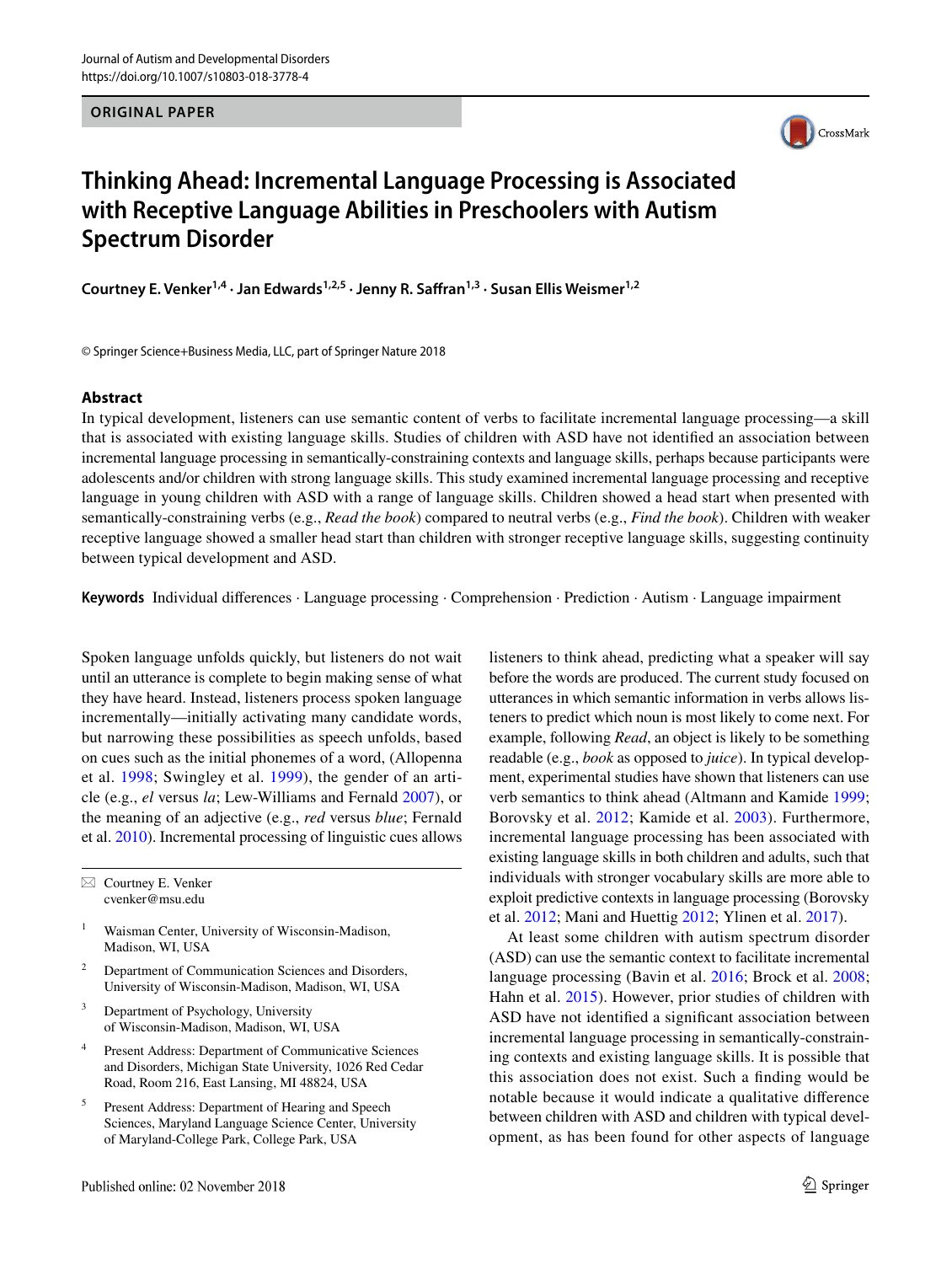development (e.g., Tek et al. [2008](#page-11-6)). However, it is also possible that previous studies have not identified the association between incremental language processing and language skills in children with ASD due to methodological factors, such as participant characteristics. For example, studies that have examined the relationship between incremental language processing and language skills in children with ASD have focused primarily on adolescents and/or children with strong language skills (Bavin et al. [2016](#page-10-3); Brock et al. [2008](#page-10-4)). It is important to investigate this issue in a more diverse group of children with ASD because ASD can result in very different outcomes in language development. Some children with ASD acquire strong language skills, whereas others demonstrate severe impairments—particularly in the area of receptive language (Charman et al. [2003;](#page-10-5) Davidson and Ellis Weismer [2017](#page-10-6); Kjelgaard and Tager-Flusberg [2001](#page-11-7); Tager-Flusberg et al. [2005;](#page-11-8) Volden et al. [2011\)](#page-12-1).

The current study examined the association between incremental language processing and existing language skills in children with ASD. Participants were young (4–5 years old) and showed a wide range of language skills. Our goal was to represent the variability in language skills that is likely to exist across young children with ASD, thereby maximizing our ability to detect the relationship between incremental language processing in semantically-constraining contexts and existing language skills—if such a relationship exists.

# **Incremental Language Processing in Individuals with Typical Development**

Many experimental studies of incremental language processing have used a variant of the visual-world paradigm—a method in which participants view multiple images on a screen, and their eye movements are monitored as they listen to spoken language (Allopenna et al. [1998](#page-10-0); Fernald et al. [2008;](#page-11-9) Huettig et al. [2011;](#page-11-10) Tanenhaus et al. [2000](#page-11-11)). These studies have consistently found that individuals with typical development can use the semantic content of verbs to direct their attention to a related object before the object itself is named (Altmann and Kamide [1999;](#page-10-1) Borovsky et al. [2012](#page-10-2); Kamide et al. [2003](#page-11-3)). In one study, for example, 3-year-old children took part in a task that presented two images on a screen (e.g., a cookie and a glass of juice), along with utterances containing either neutral verbs (e.g., *See the cookie*) or semantically-constraining verbs that would plausibly describe only one of the images (e.g., *Eat the cookie*; Fernald et al. [2008](#page-11-9)). Because the visual context constrains the candidate upcoming nouns, this type of design has been described as a "prediction-encouraging paradigm" (Huettig and Mani [2016](#page-11-12)). Children looked more quickly and reliably to target images when presented with semantically-constraining verbs than with neutral verbs (Fernald et al. [2008](#page-11-9)), thereby demonstrating the incremental use of semantic information in unfolding speech to predict upcoming words.

This type of incremental language processing is thought to be advantageous for language development because it facilitates efficient real-time comprehension and frees cognitive resources to devote to other aspects of learning (Bar et al. [2009;](#page-10-7) Borovsky et al. [2012;](#page-10-2) Mani and Huettig [2012](#page-11-4); Ylinen et al. [2017](#page-12-0)). It has also been hypothesized that incremental language processing is impacted by an individual's existing language skills (Mani and Huettig [2012](#page-11-4)). Regardless of directionality, these hypotheses suggest that incremental language processing and existing language skills should be correlated—and indeed, this is the case in typical development. Borovsky et al. [\(2012\)](#page-10-2) found that typically developing children (3–10 years old) and adults who showed faster incremental language processing had higher receptive vocabulary scores. Similarly, Mani and Huettig identified a significant correlation between incremental language processing and vocabulary skills (measured by parent report) in 2-year-old children with typical development. In addition, Ylinen et al. ([2017\)](#page-12-0) identified a link between vocabulary scores and neural prediction error responses to novel word forms in 12-month-old infants using electroencephalography.

# **Incremental Language Processing in Individuals with ASD**

Like typically developing children and adults, school-aged children and adolescents with ASD can use semantic information in verbs to think ahead during spoken language processing (Bavin et al. [2016;](#page-10-3) Brock et al. [2008;](#page-10-4) Hahn et al. [2015\)](#page-11-5). For example, a recent study by Bavin et al. [\(2016\)](#page-10-3) found that high-functioning children with ASD (5–9 years old) looked at target images more quickly when they heard utterances with semantically-constraining verbs (e.g., *The boy will eat the cake*) than utterances with neutral verbs (e.g., *The boy will move the cake*). Interestingly, the children with ASD in this study fixated the target as quickly as their typically developing peers in the constraining trials, despite having slower language processing than TD children in the neutral trials. These findings indicate that semantic context supports efficient language processing for at least some children with ASD.

Given the link between incremental language processing and language skills in typical development (e.g., Borovsky et al. [2012\)](#page-10-2), it seems logical to hypothesize that incremental language processing is also correlated with language skills in children with ASD. Surprisingly, however, the few studies that have investigated this question have *not* identified a link between language skills and incremental language processing. Bavin et al. ([2016\)](#page-10-3) found no significant association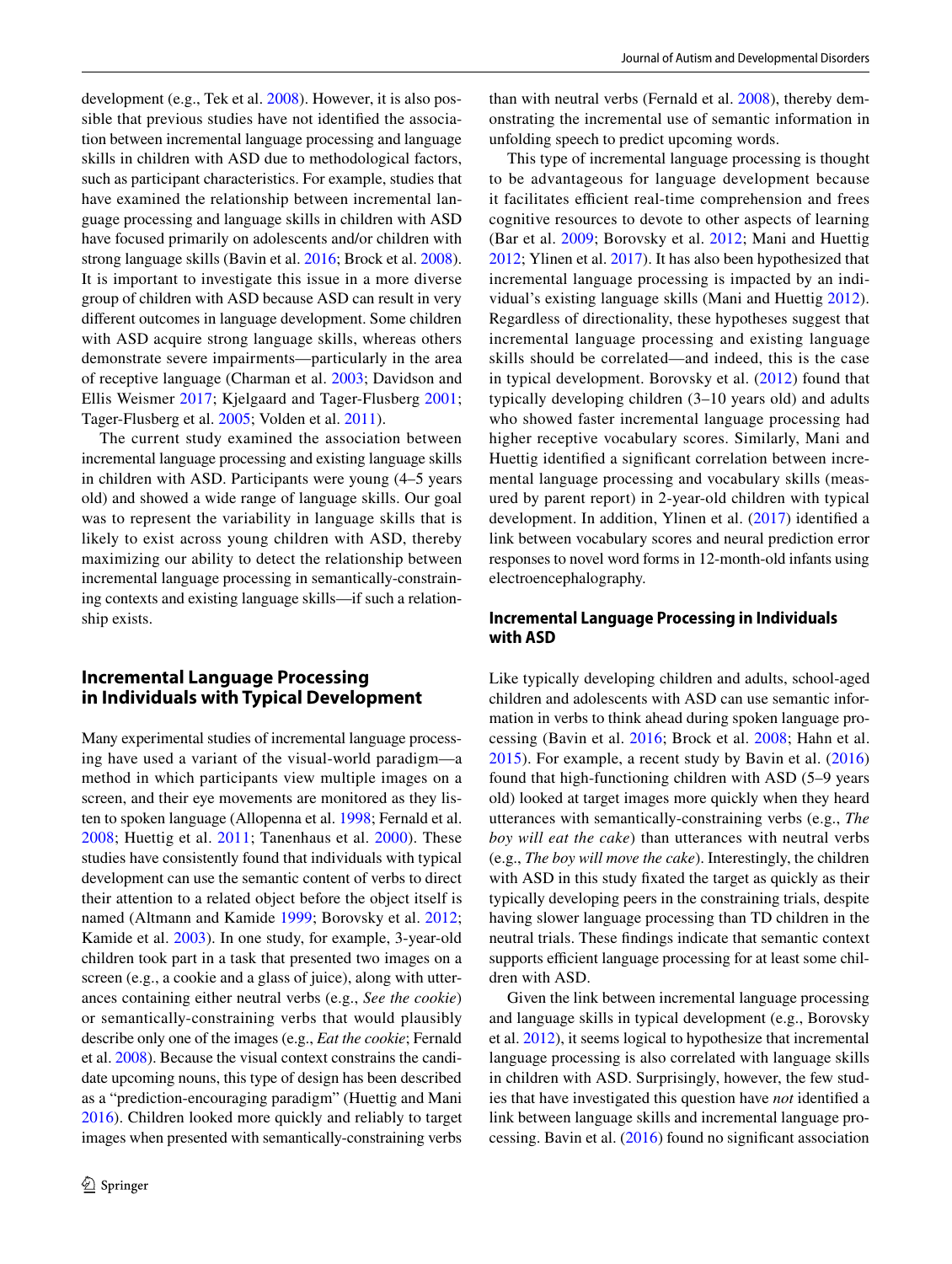between children's language skills on a standardized assessment and their processing of either semantically-constraining or neutral verbs. Similarly, Brock et al. ([2008\)](#page-10-4) found no significant association between participants' language skills and the effects of verb semantics in semantically-constrain-ing contexts.<sup>[1](#page-2-0)</sup>

What do these findings mean? One possibility is that there is truly no link between incremental language processing and existing language skills in children with ASD potentially indicating a qualitative difference from what is observed during the course of typical language development. It is also possible that previous studies have not detected this relationship because their participant samples were restricted to older and/or high functioning children with ASD—a possibility that has also been raised by other research groups (Hahn et al. [2015](#page-11-5)). Although the participants in the study by Brock et al. ([2008](#page-10-4)) demonstrated a broad range of language abilities, they were 12 to 17 years old. Thus, their experience in processing these types of utterances may have reached a threshold of performance where it was no longer associated with their standardized language scores (also see Mani and Huettig [2012\)](#page-11-4). To address these issues, the current study included a group of children with ASD who have a broad range of language abilities, at a point in development where incremental lexical processing is still developing.

Although current findings suggest that incremental language processing is not associated with existing language skills in children with ASD, numerous studies have identified links between existing language skills and language processing by children with ASD in other contexts (Eberhardt and Nadig [2016;](#page-10-8) Naigles et al. [2011](#page-11-13); Tovar et al. [2014](#page-11-14); Venker et al. [2013](#page-12-2)). For example, a study by Venker et al. [\(2013](#page-12-2)) examined the association between receptive language skills (on a standardized assessment) in young children with ASD, and their processing of nouns—a factor that has been closely linked with language abilities in other groups of young children (Fernald and Marchman [2012;](#page-10-9) Fernald et al. [2006](#page-10-10); Marchman and Fernald [2008](#page-11-15)). Children with ASD (3–6 years old) with a broad range of language abilities participated in a variation of the visual world paradigm: a looking-while-listening task (LWL; Fernald et al. [2008\)](#page-11-9) that presented two images on a screen, one of which was named (e.g., *Where's the ball?*). Children who showed more accurate language processing were those with stronger receptive language skills, as indicated by their looks to named versus unnamed images. Thus, it is important to continue investigating the relationship between incremental language processing and existing language skills, as seemingly subtle differences in language processing may help us understand why some children with ASD have so much more difficulty learning language than others.

#### **The Current Study**

The current study examined the link between incremental language processing and receptive language skills in 20 preschoolers with ASD (4–5 years old). A comparison group was not included because our research questions focused solely on individual differences among children with ASD. In our view, examining individual differences is central to the study of language skills in children with ASD because variability is the norm, rather than the exception. Though many studies have focused on children with ASD who have strong cognitive and language skills (Tager-Flusberg and Kasari [2013](#page-11-16)), including children with a broad range of abilities is important for testing relationships among different linguistic and cognitive skills (Eigsti et al. [2011](#page-10-11)).

Children participated in a LWL task that included two different types of trials: trials with semantically-constraining verbs (e.g., *Ride the bike*) and trials with neutral verbs (e.g., *Find the bike*). We then tested the association between children's existing receptive language skills on a standardized assessment, and their language processing abilities in both trial types: neutral and semantically constraining.

Using an eye-gaze task of language processing in this study of children with ASD offered several advantages (also see Kylliäinen et al. [2014](#page-11-17); Norbury [2016](#page-11-18); Sasson and Elison [2012](#page-11-19); Venker and Kover [2015\)](#page-12-3). Eye-gaze tasks permit the measurement of language processing in real time, instead of after processing has taken place (as in pointing or demonstration tasks). In addition, eye-gaze tasks have limited behavioral response demands (e.g., no verbal or pointing response was required), which allowed us to include children with a wide range of language and cognitive abilities. Our rationale was that examining incremental language processing in children with ASD who have more limited language skills, as well as those with stronger language skills, would allow us to learn more about the processes that support language development—including areas that have been suggested to be affected in individuals with ASD. For example, there is considerable evidence that individuals with ASD organize and integrate semantic information differently than individuals without ASD (e.g., Bowler et al. [2008](#page-10-12); Henderson et al. [2014\)](#page-11-20). Differences in semantic organization and integration could impact the ability of individuals with ASD to use semantic information during language processing.

<span id="page-2-0"></span><sup>&</sup>lt;sup>1</sup> Although Brock et al.  $(2008)$  $(2008)$  found no significant relationship between language scores and the isolated effect of verb semantics, it should be noted that in their study, "individuals with poorer language scores spent significantly more time gazing at the (contextually inappropriate) phonological competitor" (p. 899), regardless of autism diagnosis. We do not focus heavily on this finding in the present study because our task and research questions focused on looks to target in the presence of an unrelated distracter.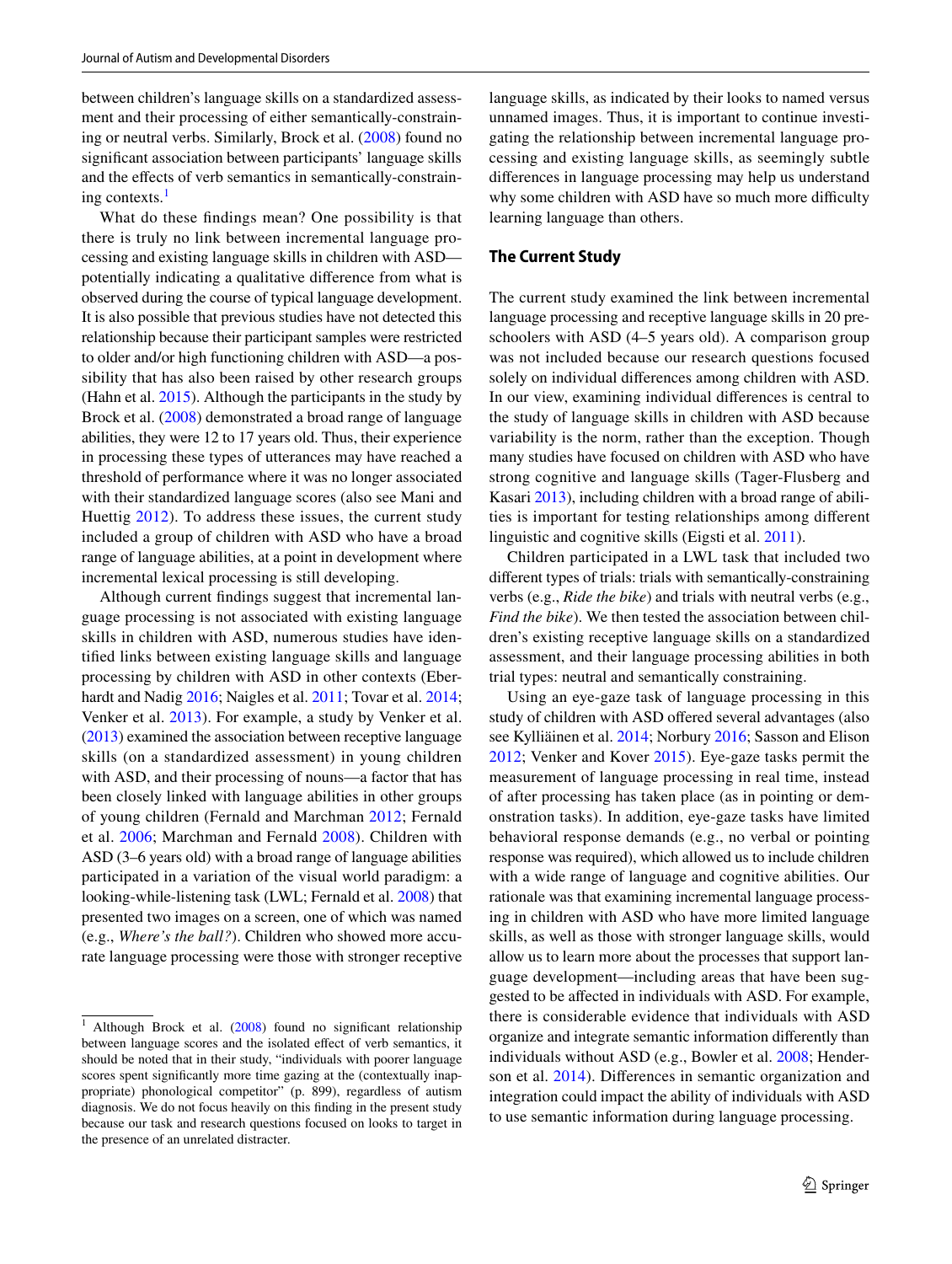The current study was designed to determine whether preschoolers with ASD use semantic information in verbs to anticipate upcoming nouns. Given evidence of this ability in older and higher-functioning children with ASD, we expected that preschoolers with ASD, as a group, would show a head start in looking to the target images when presented with semantically-constraining verbs, compared to neutral verbs. However, we also expected children to vary a great deal in the size of the head start they showed when presented with semantically-constraining verbs. To make sense of this anticipated variability, we asked whether differences in incremental language processing were associated with children's existing receptive language skills. We hypothesized that children with stronger language skills would show greater use of a semantically-constraining verb for incremental language processing, and that the link between incremental language processing and language skills in semantically constrained contexts would be stronger than the link between language processing and language skills in non-constrained contexts.

Importantly, this study was not designed to determine *whether* individuals with ASD can use semantic context to think ahead during spoken language processing; several studies have shown that at least some of them can. Instead, our primary purpose was to examine the association between constrained and neutral language processing contexts, and children's receptive language skills as measured by a standardized assessment.

# **Methods**

Participants in the current study were 20 children with ASD who took part in a longitudinal study of lexical processing. Children were initially seen when they were 2–3 years old. A follow-up visit took place approximately 2 years later, when children were 4–5 years old. A total of 32 children participated in the initial visit; 20 children returned for the follow-up visit. All children received a DSM-5 diagnosis of ASD at the initial visit, based on the ADI-R (Rutter et al. [2003](#page-11-21)), ADOS-2 (Lord et al. [2012\)](#page-11-22), and expert clinical judgment. ASD diagnosis was confirmed at the follow-up visit based on the ADOS-2 and expert clinical judgment. For more information about the initial visit, see (Ellis Weismer et al. [2016](#page-10-13)). The follow-up visit is described in detail below.

## **Standardized Assessments**

#### <span id="page-3-0"></span>**Table 1** Participant Information

|                                             | Mean (SD)                     |
|---------------------------------------------|-------------------------------|
|                                             | Range                         |
| Age (in months)                             | 56.15 (3.94)<br>$49 - 62$     |
| Autism severity                             | 8.05 (1.88)<br>$4 - 10$       |
| Ratio IQ $(n=18)$                           | 77.06 (26.80)<br>$38 - 108$   |
| Receptive language standard score $(n=17)$  | 76.59 (24.45)<br>$50 - 118$   |
| Receptive language age equivalent           | 37.47 (21.35)<br>$9 - 78$     |
| Receptive language growth scale value       | 413.00 (86.12)<br>$270 - 523$ |
| Receptive language raw score                | 36.35 (16.10)<br>$49 - 62$    |
| Expressive language standard score $(n=17)$ | 68.00 (16.18)<br>$50 - 95$    |
| Expressive language age equivalent          | 31.00 (15.49)<br>$5 - 59$     |
| Expressive language growth scale value      | 388.00 (74.68)<br>244-497     |
| Expressive language raw score               | 32.06 (11.82)<br>$9 - 53$     |

Autism severity was measured by the ADOS-2 comparison scores. Ratio IQ scores were derived from the Mullen. Receptive and expressive language scores were derived from the Auditory Comprehension and Expressive Communication scales of the PLS-5

of the Mullen Scales of Early Learning (MSEL; Mullen [1995](#page-11-23)) assessed nonverbal cognitive abilities. Ratio IQ scores were derived by averaging the age equivalent scores from both scales, dividing by the child's chronological age, and multiplying by 100 (Bishop et al. [2011\)](#page-11-23). The Auditory Comprehension and Expressive Communication scales of the Preschool Language Scales, 5th Edition (PLS-5; Zimmerman et al. [2011](#page-12-4)), assessed receptive language and expressive language, respectively. The PLS-5 covers several different language-related domains, including vocabulary, morphology, syntax, play, gesture, and emergent literacy. Growth scale values from the Auditory Comprehension scale were used in the analyses because they provided a raw measure of children's receptive language on an equal-interval scale.<sup>[2](#page-3-1)</sup> The ADOS-2, a standardized, play-based assessment for ASD, provided a measure of autism severity. The ADOS-2 also provided a broad indication of children's expressive language abilities, as modules were selected based in part on

<span id="page-3-1"></span><sup>2</sup> Because PLS-5 Auditory Comprehension growth scale values provide an absolute measure of language ability and do not control for age, we examined the correlation between receptive language and age. This correlation was non-significant, *r*=−.128, *p*=.626.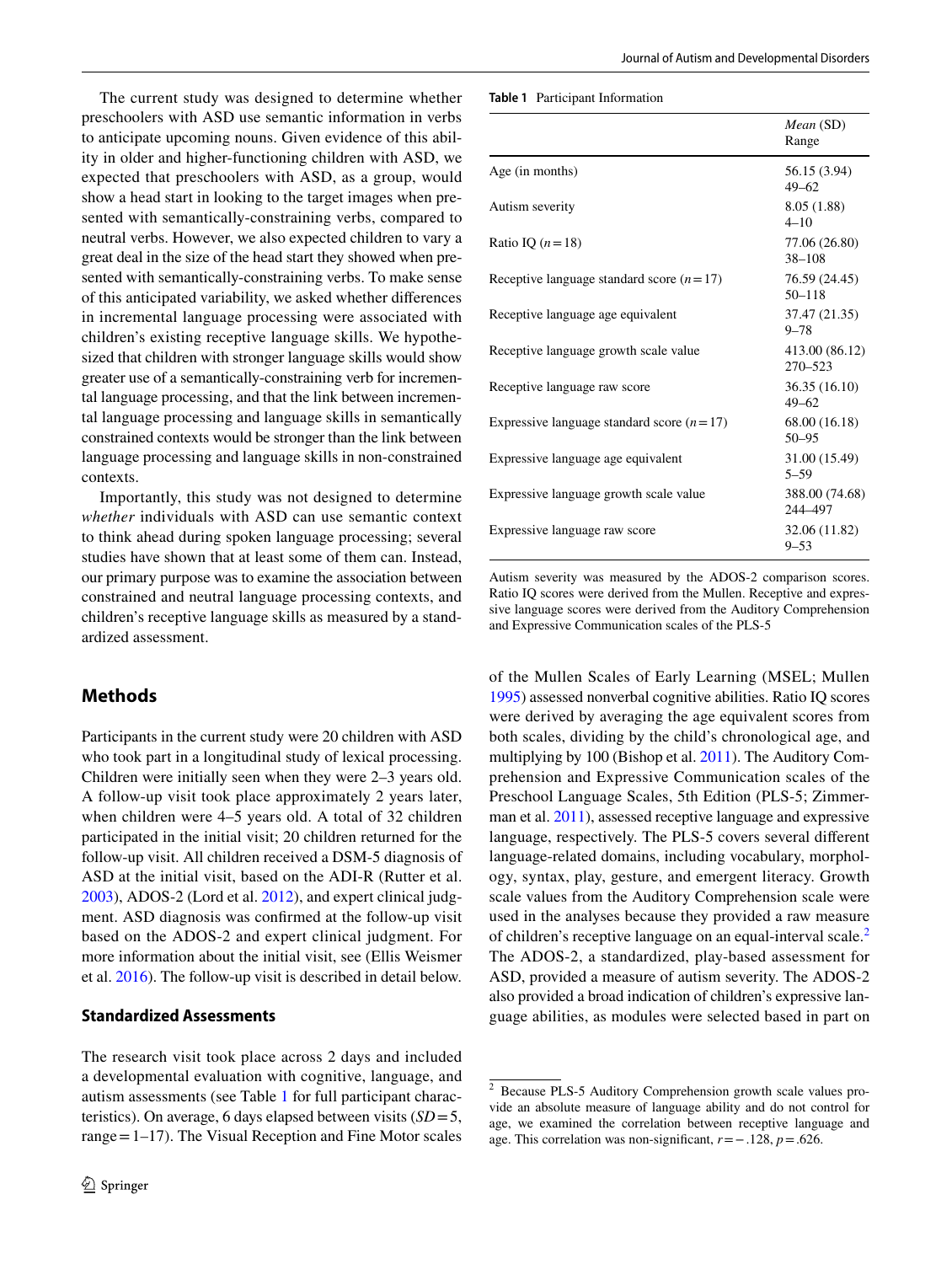children's spoken language skills. Based on module selection for the ADOS-2, four children were not producing any spontaneous spoken language; five children were producing single words; 10 children were using phrase speech; and one child was using fluent speech. Per parent report, 18 children were receiving speech-language pathology services through their local school district. Fourteen children were receiving intensive autism services (at least 20 h/week of in-home or center-based services), and three were receiving non-intensive, autism-specific intervention (such as a social skills group or counseling services).

#### **Experimental Task**

Children participated in two looking-while-listening (LWL) tasks. A mispronunciation processing task, in which familiar words were pronounced incorrectly, was administered but will not be discussed here. The current study focused on the incremental language processing task, which included both semantically-constraining verbs and neutral verbs. The incremental language processing task used a standard LWL design (Fernald et al. [2008\)](#page-11-9), presenting a sequence of trials that each consisted of two images on a screen with accompanying speech. Children were told they were going to watch a movie but were not given any other explicit instructions. Parents were asked not to direct their child's attention or talk to their child during the experiment, and they were given a pair of opaque (blacked out) sunglasses to prevent them from viewing the screen and unintentionally influencing their child's behavior. Parents were told they could stop the task at any time if their child became distressed. During the task, children sat independently on a chair or on a parent's lap in front of a 55-inch wall-mounted television screen. A video camera below the screen recorded children's faces for later offline coding of eye gaze.

Auditory stimuli were recorded in child-directed speech by a female native English speaker and were presented at a level of 70 dB from a central speaker located below the screen. Visual stimuli were pictures of prototypical objects obtained through online image searches. Each trial displayed two images, one on each side of the screen. To enhance visibility, each image was placed on a grey box and presented on a black background (see Fig. [1](#page-4-0)). In both Neutral and Constraining trials, verbs began 1800 ms into the trial and nouns began 2790 ms into the trial. Onsets of the verbs and nouns were time-locked across trials and across trial types to allow direct comparison. A reinforcing phrase (e.g., *That's great!*) followed each noun to maximize engagement. Each trial lasted 6 s.

The incremental language processing task included two trial types: Neutral and Constraining. On Neutral trials, verbs contained no disambiguating semantic information that would allow children to predict which of the two objects



<span id="page-4-0"></span>**Fig. 1** Sample visual stimuli from the experimental task

would be named (e.g., *Find the bike*). On Constraining trials, verbs provided semantic information that would plausibly describe only one of the two objects (e.g., *Ride the bike*), thereby allowing children to predict which object would be named. The task included two neutral verbs (*find, look at*), six constraining verbs (*eat, ride, throw, drink, read, open*) and six nouns (*cake, bike, ball, juice, book, door*). It should be noted that although the constraining verbs named actions that were not feasible to carry out during the testing situation (e.g., children could not actually eat the cake pictured on the screen), we did not encounter any situations in which children attempted to carry these actions out. It should also be noted that only the neutral verbs provided instructions that encouraged children to do the task (*find, look at*). Though these instructional verbs could theoretically have increased children's attention to the task, such a result would work against our hypothesis that children would show a head start in Constraining trials relative to Neutral trials.

The utterances included in the Constraining trials were: *Eat the cake, Ride the bike, Throw the ball, Drink the juice, Read the book*, and *Open the door*. The experimental words we selected were actions and object nouns likely to be known by young children with ASD, based on preliminary data from one of the author's labs. In addition, the verbs selected in this study overlapped almost entirely with those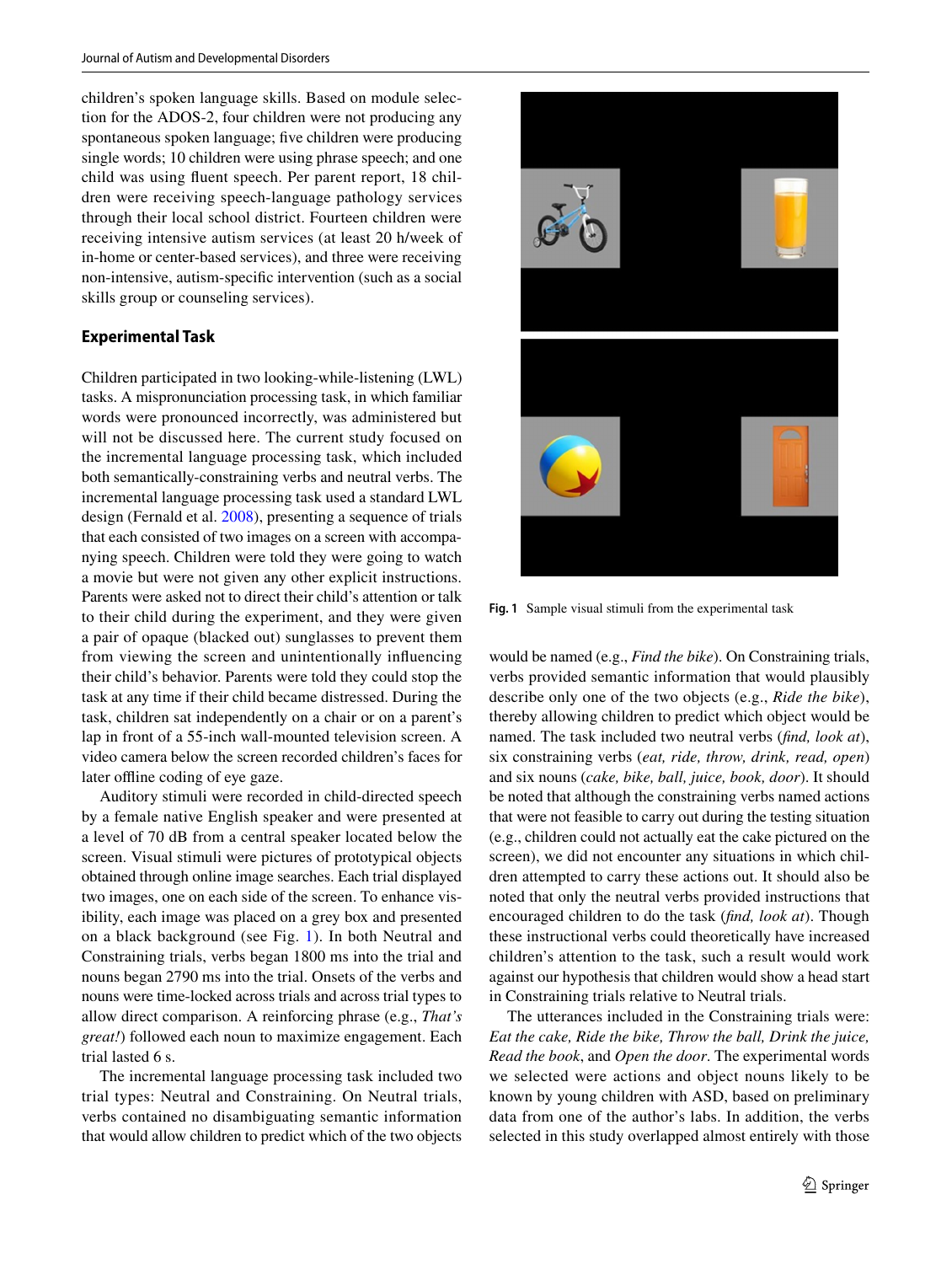used in a previous study of 2-year-olds with typical development (Mani and Huettig [2012](#page-11-4)). Each noun served as the target and the distracter in both trial types. The task was presented on both days of the visit. Children viewed 12 Constraining and 12 Neutral trials on each day, for a maximum of 24 trials per trial type. Stimuli were counterbalanced and two different versions of the task were created to ensure that children's performance was not driven by specific aspects of the experimental design.

#### **Eye‑Gaze Coding and Processing**

For each 33 ms time segment, trained coders determined from video whether children's gaze was directed toward the target image, distracter image, or neither image (e.g., looks between the images or away from the screen). Following procedures from previous published studies (Fernald et al. [2010](#page-11-2); Naigles et al. [2011](#page-11-13)), inter-coder agreement was calculated by comparing videos from two independent coders for a subset of the full participant sample. Agreement was conducted for four randomly-selected participants (20% of the full sample). Overall agreement across all time segments was 98%, and agreement for time segments with a shift in gaze was 96%.<sup>[3](#page-5-0)</sup> Based on Barr ([2008\)](#page-10-14), we selected an analysis window that incorporated the point where looks to target began to consistently increase in Constraining trials and captured the approximate peak of looking to target for both trial types (i.e., where the two curves crossed). The analysis window began at average verb offset (460 ms before the onset of the noun) and ended 900 ms after noun onset, lasting a total of 1360 ms. Because the onsets of verbs and nouns were time-locked across trials, the same analysis window was used regardless of target word or trial type. (Though there was some variability in looks to the target before verb onset across both trial types, this variability was unlikely to reflect meaningful looking behavior since children did not yet have any auditory information regarding which object would be named.) Trials were excluded if a child had looked at the images less than half of the time during the analysis window. On average, children contributed 17.0 trials in Constraining trials  $(SD=4.7, \text{range}=8-24)$  and 16.1 trials in Neutral trials  $(SD=4.6$ , range  $=6-24$ ), of the maximum of 24 trials per trial type. During the analysis window, children looked away from the images 10.7% of the time in Constraining trials (*SD*=4.0%, range=5.9–21.9%) and 11.0% of the time in Neutral trials (*SD*=3.6%, range=5.3–20.7%).

#### **Analysis Plan**

We used growth curve analysis (Mirman [2014](#page-11-24)) to model the probability of looking at the target image during each 33 ms time frame. Time was the independent variable and log odds of looking to the target (versus looking to the distracter) was the dependent variable. Following standard practice in LWL studies (Fernald et al. [2008](#page-11-9)), looks away from the images were not included in the calculation of the dependent variable. Models included participant and participant by trial type random effects. Orthogonal time terms (linear and quadratic time) were used to allow independent interpretation of each term. The model containing linear and quadratic time was selected as the baseline model because it provided a significantly better fit to the data than the model containing linear time alone  $(\chi^2_{8} = 1025.81, p < .001)$ . Although the model including cubic time provided a significantly better fit to the data than the model with linear and quadratic time alone  $(\chi^2_{10} = 598.96, p < .001)$ , this model was not selected for two reasons. First, individual coefficients revealed no significant contribution of cubic time in either trial type (*p*s>.18). Second, examination of the weighted orthogonal time terms in each trial type revealed that cubic time contributed minimally to the shapes of the curves.

The Neutral trial type was the reference category. The *z* distribution was used to evaluate the significance of the *t*-values for individual coefficients (i.e., *t*≥±1.96 was considered significant at the 0.05 level). When child characteristics (e.g., receptive language) were entered into the models, we tested the association between the child variable and random effects in each of the time terms: intercept (which can be interpreted as overall accuracy, or area under the curve), linear time, and quadratic time. Child variables (e.g., receptive language, age) were mean-centered to facilitate interpretation.

## **Results**

As expected, children's gaze to the target image increased over the course of the trial for both trial types. This general pattern of results is consistent with previous findings in studies using eye-gaze methods to examine comprehension/language processing (Bavin et al. [2014;](#page-10-15) Marchman and Fernald [2008](#page-11-15); Venker et al. [2013\)](#page-12-2). However, it is also clear that the trial type—Neutral versus Constraining—determined how quickly children began increasing their looks to the target.

Our first research question was: Do preschoolers with ASD use semantic information in verbs to predict upcoming nouns? As illustrated in Fig. [2](#page-6-0), children showed a head start when presented with semantically-constraining verbs, with a reliable increase in their looks to the target earlier in Constraining trials (approximately 500 ms after verb onset)

<span id="page-5-0"></span><sup>&</sup>lt;sup>3</sup> To simplify internal algorithms, the software used to calculate inter-coder agreement excluded trials that differed in the number of gaze shifts. On average, 77% of trials were retained.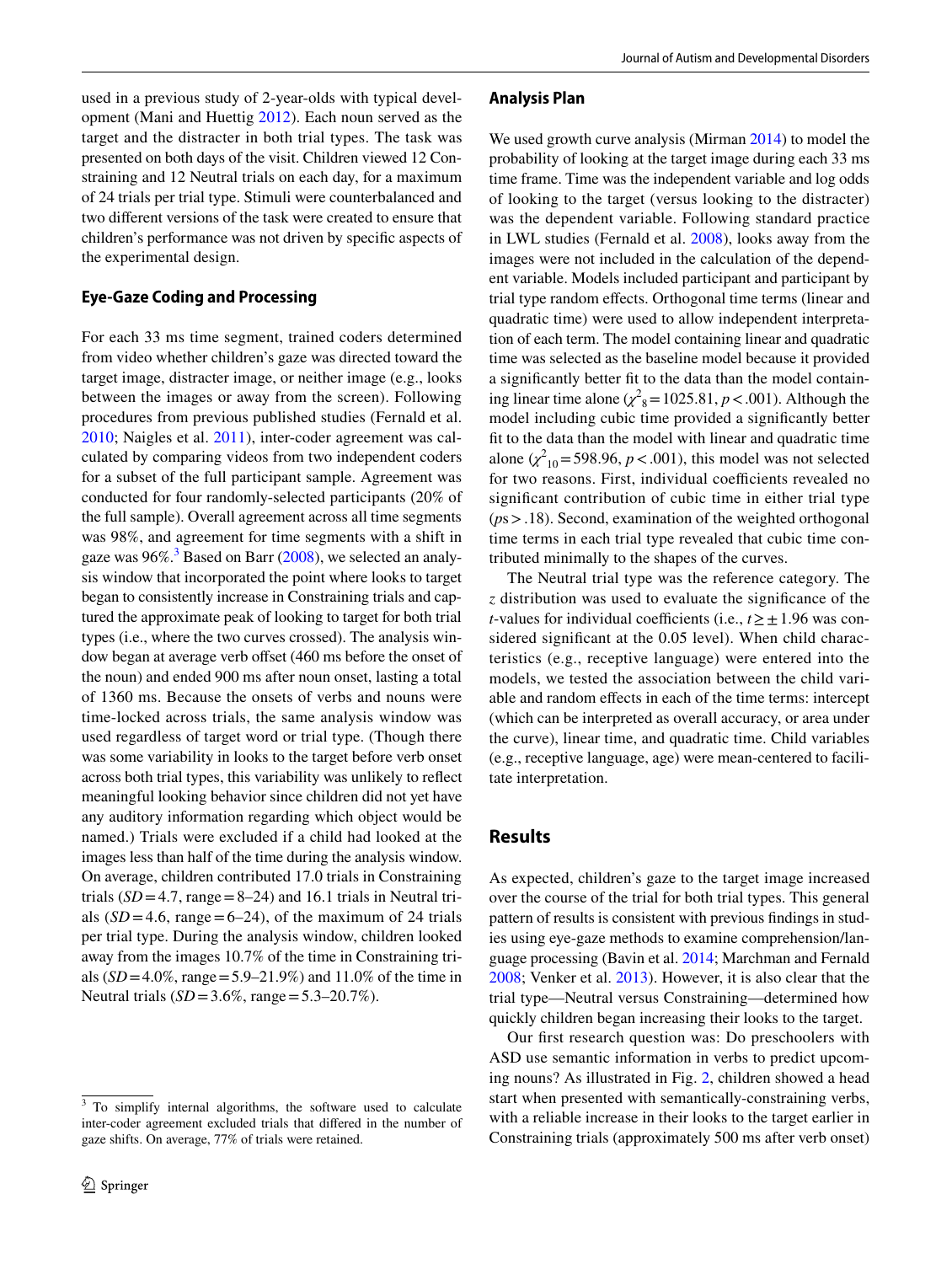<span id="page-6-0"></span>**Fig. 2** Mean looks to target in each trial type during the full trial. Time represents the time course of the trial, with 0 at the onset of the target noun. The proportion of looking to target was the amount of time looking at the target, divided by the amount of time looking at either image. The solid grey line indicates verb onset. The first dotted line indicates the start of the analysis window, and the second dotted line indicates the end of the analysis window. Shading represents plus or minus one standard error of the mean



 $0.5$ 

<span id="page-6-1"></span>**Table 2** Baseline model

|                                        | Estimate SE |       | t value         | <i>p</i> value |
|----------------------------------------|-------------|-------|-----------------|----------------|
| (Intercept)                            | 0.375       | 0.139 | 2.706           | .007           |
| Linear time                            | 2.156       | 0.482 | 4.476           | < 0.001        |
| <b>Ouadratic time</b>                  | 1.198       | 0.399 | 2.998           | .003           |
| Constraining trials                    | 0.371       | 0.136 | 2.736           | .006           |
| Linear time: constraining trials       | $-0.259$    |       | $0.606 - 0.428$ | .669           |
| Quadratic time: constraining<br>trials | $-1.964$    |       | $0.565 - 3.477$ | < 0.01         |

Effects were significant at  $p < .05$ . Neutral was the reference trial type. The independent variable was time and the dependent variable was the log odds of looking to the target image

than in Neutral trials. In fact, children's looks to target on Constraining trials began to increase, on average, approximately 500 ms before the onset of the noun. The primary analysis window began at average verb offset (460 ms before the onset of the noun) and ended 900 ms after noun onset. In the baseline model, overall accuracy (i.e., orthogonal intercept) was significantly higher in Constraining trials (68%) than in Neutral trials (60%;  $p = .006$ ), demonstrating that children looked significantly more overall at the target in Constraining trials (see Table [2\)](#page-6-1). There was no significant effect of trial type for linear time  $(p=.669)$ , but the interaction between quadratic time and trial type was significant  $(p < .001)$ , indicating a difference in the shapes of the curves for Neutral versus Constraining trials. As shown in Fig. [3,](#page-6-2) the mean curve for Neutral trials bowed downward; starting at noun onset (Time=0), the proportion of looking to target showed an increasing rate of change over time. In contrast, the mean curve for Constraining trials bowed upward,

<span id="page-6-2"></span>**Fig. 3** Raw data and model fits (from the baseline model) in each trial type during the analysis window. Time represents the time course of the trial, with 0 at the onset of the target noun. The proportion of looking to target was the amount of time looking at the target, divided by the amount of time looking at either image. Error bars represent plus or minus one standard error of the mean

Time

 $500$ 

indicating a decreasing rate of change over time as looking to target reached a plateau.

To determine whether the effect of semantically-constraining verbs was also evident in later processing, we constructed a model of looks to target during the latter part of the trial (900–3000 ms after noun onset). There were no significant differences between trial types for any time terms at the end of the trial (all *p*s>.27); thus, the effects of verb semantics were reflected only in the initial head start.

Next, we asked whether incremental language processing in a semantically constrained context (i.e., performance in Constraining trials) was associated with children's

**Trial Type**  $+$  Constraining<br>  $+$  Neutral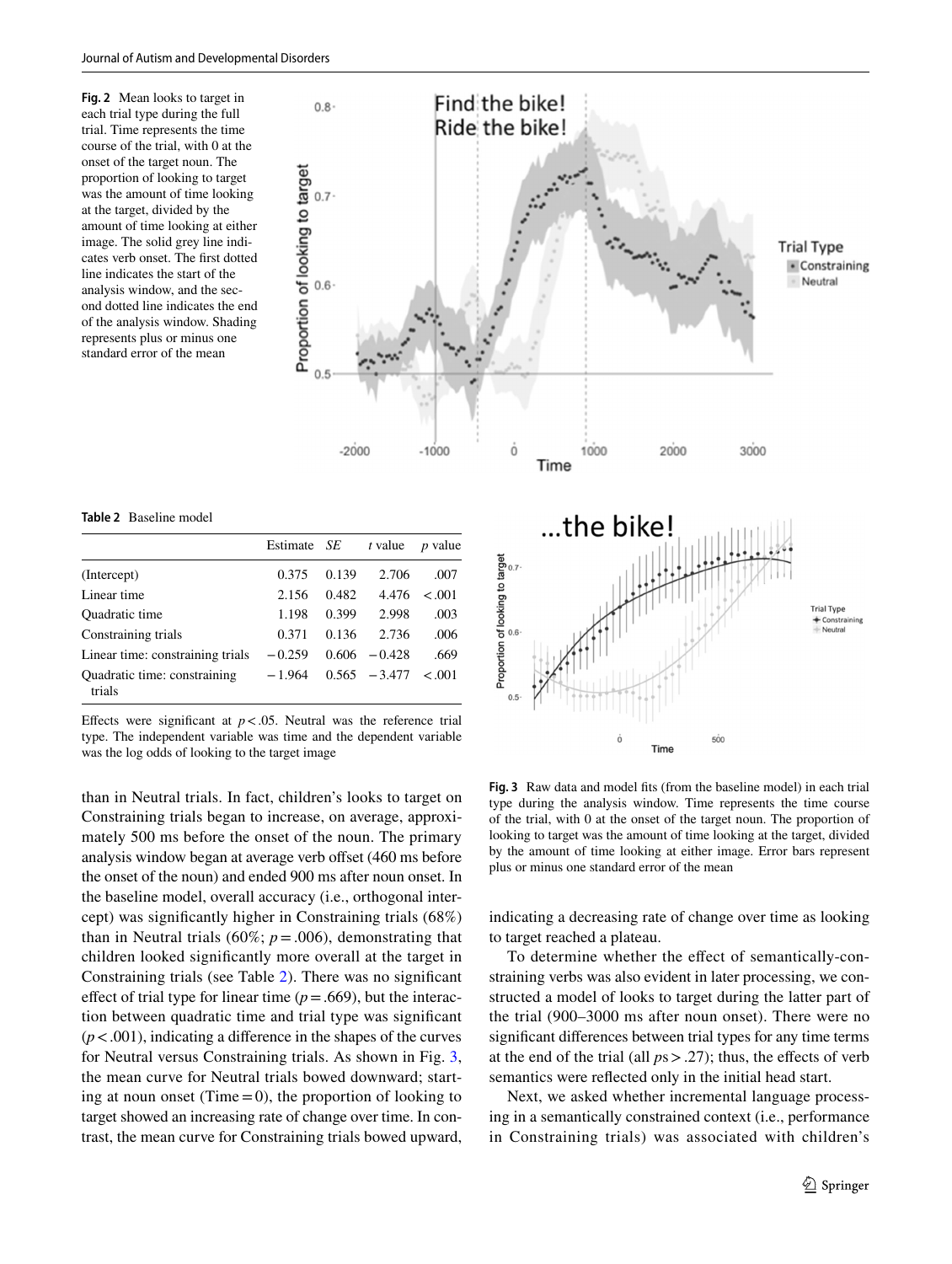<span id="page-7-1"></span>**Table 3** Model containing receptive language

|                                                         | Estimate | SE    | t value  | $p$ value |
|---------------------------------------------------------|----------|-------|----------|-----------|
| (Intercept)                                             | 0.408    | 0.110 | 3.710    | < .001    |
| Linear time                                             | 2.204    | 0.404 | 5.454    | < .001    |
| Quadratic time                                          | 1.390    | 0.403 | 3.452    | $-.001$   |
| Constraining trials                                     | 0.425    | 0.132 | 3.210    | 0.001     |
| Receptive language                                      | 0.003    | 0.001 | 2.598    | 0.009     |
| Linear time: constraining trials                        | 0.009    | 0.571 | 0.015    | 0.988     |
| Quadratic time: constraining trials                     | $-2.245$ | 0.560 | $-4.012$ | < .001    |
| Linear time: receptive language                         | 0.022    | 0.005 | 4.556    | $-.001$   |
| Quadratic time: receptive language                      | 0.004    | 0.005 | 0.925    | .355      |
| Constraining trials: receptive language                 | 0.003    | 0.002 | 2.112    | .035      |
| Linear time: constraining trials: receptive language    | $-0.012$ | 0.007 | $-1.828$ | .068      |
| Quadratic time: constraining trials: receptive language | $-0.018$ | 0.007 | $-2.729$ | .006      |

The Neutral trial type was the reference category. The independent variable was time and the dependent variable was the log odds of looking to the target image. Receptive language was represented by growth scale values from Auditory Comprehension scale of the PLS-5

concurrent receptive language skills on a standardized assessment, and—if so—how the strength of this association compared to the strength of the association between receptive language skills and incremental language processing in a non-constrained context (i.e., Neutral trials). To address these questions, we added receptive language (Auditory Comprehension growth scale values from the PLS-5) to the baseline model. Three children were excluded from these analyses because they failed to complete the PLS-5, leaving 17 children. The model with receptive language provided a significantly better fit to the data than the baseline model  $(\chi^2_{6} = 32.60, p < .001)$ , indicating that receptive language helped to explain children's performance in the experimental task. $<sup>4</sup>$  $<sup>4</sup>$  $<sup>4</sup>$  As in the baseline model, overall accuracy was</sup> significantly higher  $(p=.001)$  in Constraining trials than in Neutral trials, demonstrating that children looked more reliably at the target image in Constraining trials, as a result of looking to the target earlier. The shapes of the curves again differed between the two trial types ( $p < .001$ ), but the linear time term did not significantly differ  $(p=.998)$ .

We next examined model results to determine the role of receptive language skills more precisely (see Table [3](#page-7-1)). There was a significant association between receptive language and overall accuracy in Neutral trials  $(p=.009)$ , such that children looked more at the target as receptive language scores increased. The association between receptive language and accuracy was significantly stronger in Constraining trials than in Neutral trials ( $p = .035$ ), indicating that the increase in accuracy associated with an increase in receptive language was larger when children heard a semantically-constraining verb than when they heard a neutral verb. In fact, the effect of receptive language was twice as strong for Constraining trials than Neutral trials. This effect is illustrated in Fig. [4](#page-7-2): Children with stronger receptive language skills showed a considerable head start in looking to target in Constraining



<span id="page-7-2"></span>**Fig. 4** Mean looks to target in each trial type during the analysis window. For purposes of illustration, patterns for children with weaker receptive language skills (below the median) are shown in the left panel and patterns for children stronger receptive language skills (above the median) are shown in the right panel. Receptive language was measured by growth scale values from the Auditory Comprehension scale of the PLS-5. Children with weaker language skills showed an attenuated head start relative to the children with stronger language skills. Time represents the time course of the trial, with 0 at the onset of the target noun. The proportion of looking to target was the amount of time looking at the target, divided by the amount of time looking at either image. Error bars represent plus or minus one standard error of the mean

<span id="page-7-0"></span><sup>4</sup> Following Borovsky et al. [\(2012](#page-10-2)) we also tested whether age was associated with children's performance in the experimental task. The model containing age did not provide a significantly better fit to the data than the baseline model ( $\chi^2$ <sub>6</sub>=7.851, *p*=.249), and age yielded no significant main effects or interactions (*p*s>.176).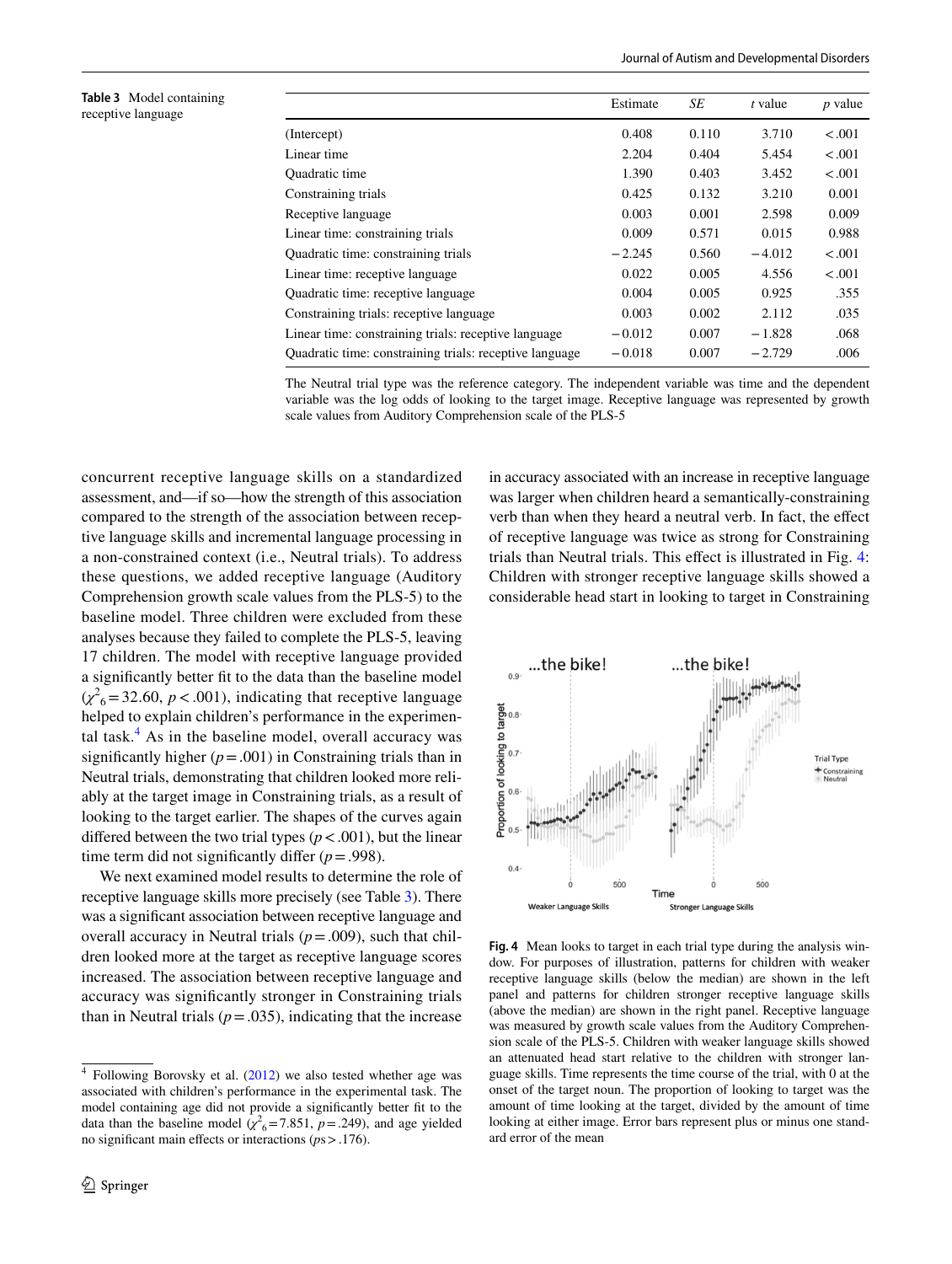trials, whereas children with weaker receptive language skills showed an attenuated head start.

There was a significant association between receptive language and linear slope in Neutral trials (*p*<.001), indicating that children with stronger receptive language skills were faster to increase their looks to the target. The association between receptive language and linear slope was marginally weaker in Constraining trials than in Neutral trials, but this difference was not significant  $(p=.068)$ . Receptive language was not significantly associated with quadratic time in Neutral trials ( $p = .355$ ). However, the strength of the association between receptive language and the quadratic term was significantly stronger in Constraining trials than in Neutral trials ( $p = .006$ ).

In summary, children with weaker receptive language abilities showed a smaller head start than children with stronger receptive language abilities. Receptive language was associated with more looking to target in both trial types, but the effect of receptive language was significantly stronger when children heard semantically-constraining verbs than when they heard neutral verbs. Receptive language was associated with faster processing speed (linear slope) in both trial types.

# **Discussion**

This study provided the first evidence that incremental language processing in a semantically constraining context is associated with existing receptive language skills in children with ASD. When presented with semantically-constraining verbs, children with ASD (ages 4–5) showed an overall head start in lexical access, indicating that they were capable of using semantic cues in unfolding speech to predict upcoming nouns (also see Bavin et al. [2016;](#page-10-3) Brock et al. [2008;](#page-10-4) Hahn et al. [2015\)](#page-11-5). However, the size of the head start shown by individual children varied as a function of their receptive language skills. Children with stronger receptive language skills (as measured by the Auditory Comprehension scale of the PLS-5) began increasing their looks to the target images immediately after hearing a semantically-constraining verb, showing a head start of approximately 600 ms relative to trials with neutral verbs (see Fig. [4\)](#page-7-2). Children with weaker receptive language skills showed a much smaller head start. Thus, although children with ASD are capable of incremental language processing as a group, performance was considerably less robust in children with ASD with weaker receptive language skills.

What does it mean that incremental language processing was closely linked with receptive language skills in children with ASD? First and foremost, these findings demonstrate continuity between patterns of language development in typical development and in ASD. In the current study,

variability in incremental language processing was associated with children's existing receptive language skills—a finding that aligns with evidence of previous associations in children and adults with typical development. The results of the current study add to growing evidence that some aspects of language development in children ASD are qualitatively similar (though delayed) to those in typical developing children (Arunachalam and Luyster [2016;](#page-10-16) Ellis Weismer et al. [2011\)](#page-10-17) and supports the benefit of providing semantically rich language input to children with ASD—including those with considerable language delays. It is not entirely clear why the current study identified an association where previous studies of children with ASD did not. It may relate to our inclusion of children with a diverse range of language skills, as well as the fact that we used an absolute measure of children's receptive language skills (growth scale values), as opposed to a standard score that accounted for children's age.

Why did some children show greater incremental language processing than others? Additional research is needed to answer this question, but some insights may be gained by considering the skills that were required for successful incremental language processing in our experimental task. First, children would have needed to know the meanings of the constraining verbs (*eat, ride, throw, drink, read, open*). Though we did not have access to an independent measure of word knowledge outside the experimental context, children's performance in the task itself provided an indication that they understood the verbs. As illustrated in Fig. [4,](#page-7-2) even the children with weaker receptive language skills showed a head start in the Constraining trials, relative to the Neutral trials. This boost in performance makes sense because even though many of the children demonstrated considerable delays in language development, they were between 4 and 5 years old and had no doubt heard verbs like *read* and *eat* many thousands of times at this point in development. These specific verbs and nouns were selected because they were those most likely to be known by children with ASD as young as 2 years old (as well as children with typical development). In addition, the visual context of the LWL task constrained candidate words to only two choices, thereby maximizing the likelihood that children would activate and use their existing verb knowledge.

Successful incremental language processing also required knowledge about the semantic links between the verbs and the upcoming target nouns—for example, that a book is readable, but juice is not. This is an interesting point to consider because individuals with ASD appear to organize and integrate semantic information differently than individuals without ASD, even during the toddler and preschool years (Bowler et al. [2008](#page-10-12); Dunn et al. [1996;](#page-10-18) Gastgeb et al. [2012](#page-11-25); Henderson et al. [2014;](#page-11-20) McGregor and Bean [2012;](#page-11-26) Naigles and Tek [2017;](#page-11-27) Potrzeba et al. [2015](#page-11-28)). It is possible, then,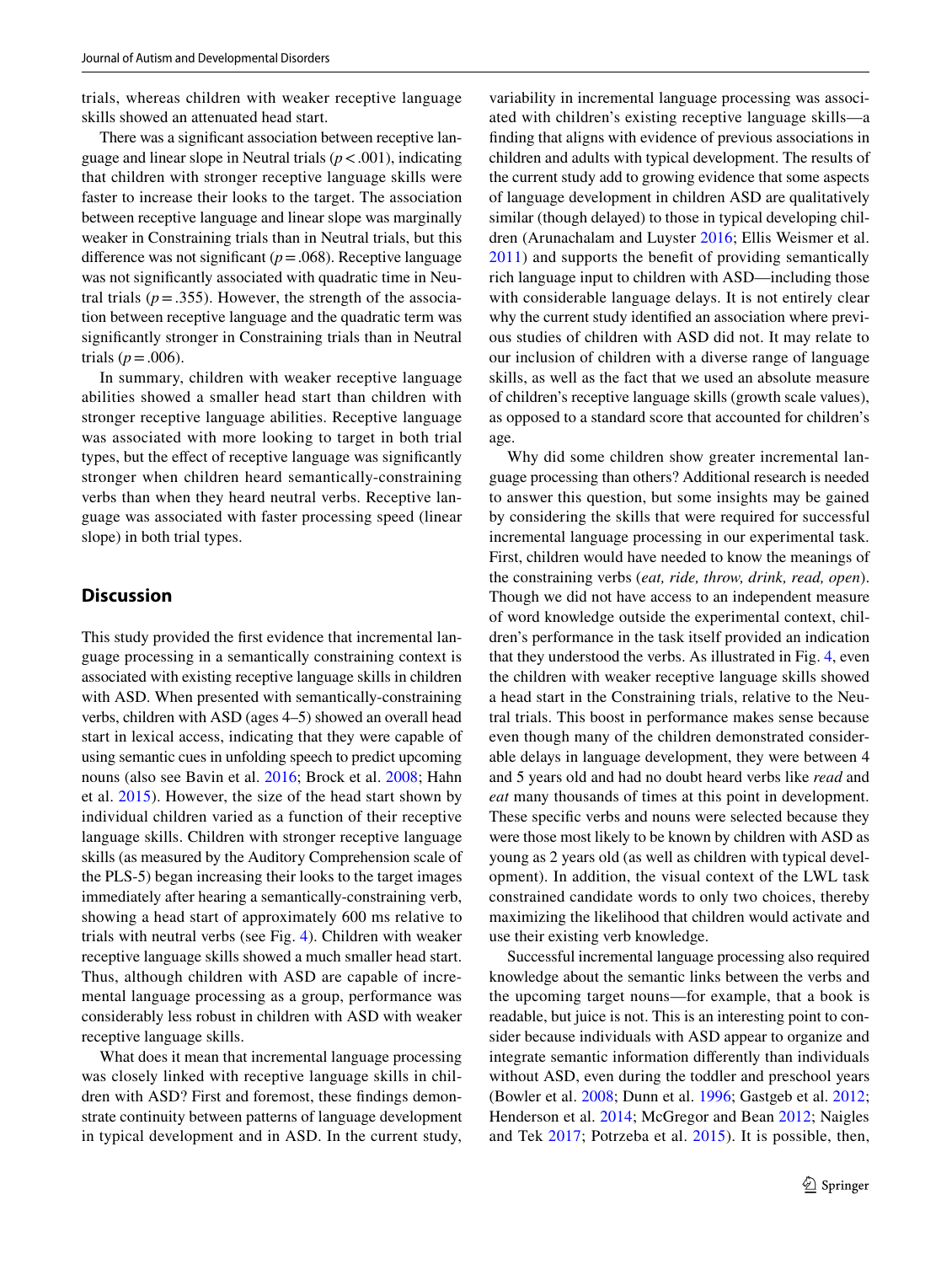that differences in semantic organization—specifically, the degree to which children's lexical representations of verbs and nouns were semantically linked—contributed to children's varying levels of success. This will also be an important issue to investigate in children with language impairments in the absence of ASD, as previous studies have identified similar patterns of language processing in children with impaired language (regardless of ASD diagnosis; Brock et al. [2008](#page-10-4); Norbury [2005](#page-11-29)).

In addition to knowing the semantic link between verbs and nouns, children had to use this information to predict what word would come next, as indicated by their increased attention to the object that would subsequently be named. The role of incremental abilities is important to investigate because deficits in prediction have been proposed to underlie numerous aspects of the ASD phenotype (Gomot and Wicker [2012](#page-11-30); Pellicano and Burr [2012](#page-11-31); Van de Cruys et al. [2014](#page-11-32)), including language (Sinha et al. [2014](#page-11-33)). For example, some children may give an inflexibly strong weight to instances in which they have made incorrect predictions—likely to happen quite often in a noisy domain such as language which deters them from making strong predictions in the future (Sinha et al. [2014](#page-11-33)). Another possibility is that some children's language processing is driven more by lower-level sensory aspects of the environment (e.g., perceptual salience) than by top-down, integrative systems, which leads to difficulties in making flexible predictions (Amso et al. [2014](#page-10-19); Gomot and Wicker [2012\)](#page-11-30). One challenge for future research is to make these broad proposals more specific, testable, and linked with theory and clinical practice.

Because the results of this study linking incremental language processing and existing receptive language are correlational, our results cannot speak to the directionality of this relationship. Like Borovsky et al. [\(2012](#page-10-2)), the current study identified a correlation between incremental language processing and receptive language, but not between incremental language processing and age, which could be viewed as suggesting that incremental language processing may exert some influence on vocabulary development (also see mediation analyses by Weisleder and Fernald [2013](#page-12-5), which begin to address directionality in typical development). Using semantic cues to think ahead increases the efficiency of language processing. A limited ability to use such cues would likely lead to delayed language comprehension and lost learning opportunities. Although differences of a few hundred milliseconds may seem small in isolation, such differences would quickly accumulate, producing cascading negative effects on language development over time (also see Bavin et al. [2016\)](#page-10-3). In addition, impairments in incremental language processing may make it more difficult for children to rapidly identify novel word forms or to realize when there is an inconsistency between their mental representations and the linguistic input (i.e., when a prediction does not match the subsequent input). Given the variable performance across children, it is important to determine what can be done to support the development of strong incremental language processing abilities in children with ASD. Although we are not aware of behavioral interventions that directly target incremental language processing, it is not difficult to imagine techniques that could facilitate this ability—for example, providing strong semantic contexts that encourage prediction or reinforcing successful incremental language processing when it occurs.

One strength of the current study was that we examined the link between children's receptive language skills and their processing of utterances with semantically-constraining verbs (e.g., *Eat*) and utterances with neutral verbs (e.g., *Find*). This allowed us to examine differences not only in children's ability to process spoken nouns after they were presented, but also in their ability to use semantic cues to think ahead, directing their attention to the object consistent with the action described. Although children with weaker receptive language skills showed poorer language processing overall, the association between language skills and incremental language processing was significantly stronger than the association between language skills and non-incremental language processing. Although we are not aware of any other published studies in typical development or in ASD that have tested the association between language skills and incremental as well as non-incremental language processing, this approach may be valuable for gaining insight into the relative contributions of language processing in different linguistic contexts.

Though children in the current study showed evidence of thinking ahead, we fully acknowledge that our results cannot speak to the extent to which prediction occurs during language processing in everyday life. As discussed by Huettig and Mani [\(2016](#page-11-12)), there is little empirical evidence that prediction is *necessary* for language processing. Instead, there may simply be some processing contexts—such as the constraining trials in the current study—in which prediction can provide a "helping hand." It is also important for future studies to determine how incremental processing in children with ASD is affected not only by bottom-up cues, such as semantic information, but also by top-down cues, such as plausibility. Previous work with typically developing children has shown that although adults consider top-down information during incremental processing, children rely more heavily on bottom-up information (Kidd et al. [2011](#page-11-34)).

In conclusion, the findings of this study underscore the value of examining the link between incremental language processing and language skills in children with ASD who demonstrate a wide range of receptive language skills. Although structural language skills are no longer part of the diagnostic criteria for ASD (American Psychiatric Association [2013](#page-10-20)), language remains a critical area of concern for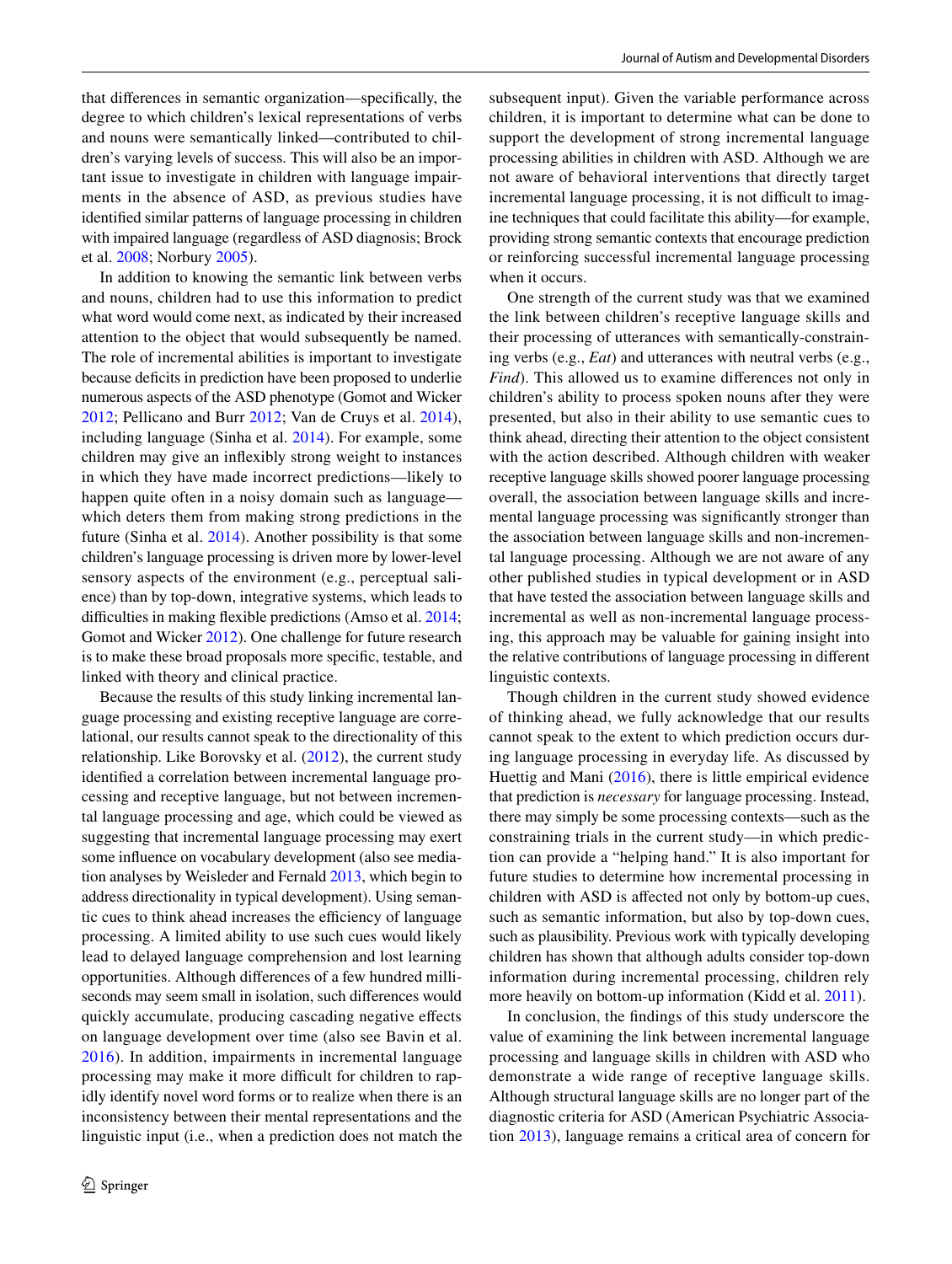many of these individuals with ASD and thus should receive thorough attention in both research and clinical settings (Eberhardt and Nadig [2016](#page-10-8)). In addition to advancing our understanding of variability in language skills across ASD, longitudinal and experimental work including a comparison group will clarify the role of incremental language processing in both typical and atypical language development. For example, factors such as attention, memory, socio-economic status, and autism severity may also play a role.

**Acknowledgments** We sincerely thank the families and children who made this research possible. We thank Jessica Umhoefer, Heidi Sindberg, and Corey Ray-Subramanian for their clinical expertise. We also thank Tristan Mahr, Elizabeth Premo, Rob Olson, Eileen Haebig, Chris Cox, Casey Lew-Williams, and all members of the Little Listeners Project team for their input and assistance. This work was supported by NIH R01 DC012513 (Ellis Weismer, Edwards, Saffran, PIs), NIH P30 HD003352 (Mailick, PI), and University of Wisconsin-Madison Graduate School Grant #130416, NIH R37 HD037466 (Saffran, PI), NIH R01 DC002932 (Edwards, PI).

**Author Contributions** SEW, JRS, JE, and CEV contributed to the conception of the study and participated in its design and coordination. CEV took the lead on conducting the statistical analyses, interpreting the results, and drafting the manuscript, with input from all authors. All authors read and approved the final manuscript.

# **Compliance with Ethical Standards**

**Conflict of interest** All authors declare that they have no conflict of interest.

# **References**

- <span id="page-10-0"></span>Allopenna, P. D., Magnuson, J. S., & Tanenhaus, M. K. (1998). Tracking the time course of spoken word recognition using eye movements: Evidence for continuous mapping models. *Journal of Memory and Language, 38*, 419–439. [https://doi.org/10.1006/](https://doi.org/10.1006/JMLA.1997.2558) [JMLA.1997.2558.](https://doi.org/10.1006/JMLA.1997.2558)
- <span id="page-10-1"></span>Altmann, G. T., & Kamide, Y. (1999). Incremental interpretation at verbs: Restricting the domain of subsequent reference. *Cognition, 73*, 247–264.
- <span id="page-10-20"></span>American Psychiatric Association. (2013). *Diagnostic and Statistical Manual of Mental Disorders* (5th ed.). Washington, D.C.: American Psychiatric Association.
- <span id="page-10-19"></span>Amso, D., Haas, S., Tenenbaum, E., Markant, J., & Sheinkopf, S. J. (2014). Bottom-up attention orienting in young children with autism. *Journal of Autism and Developmental Disorders*. [https://](https://doi.org/10.1007/s10803-013-1925-5) [doi.org/10.1007/s10803-013-1925-5](https://doi.org/10.1007/s10803-013-1925-5).
- <span id="page-10-16"></span>Arunachalam, S., & Luyster, R. J. (2016). The integrity of lexical acquisition mechanisms in autism spectrum disorders: A research review. *Autism Research, 9*, 810–828. [https://doi.org/10.1002/](https://doi.org/10.1002/aur.1590) [aur.1590.](https://doi.org/10.1002/aur.1590)
- <span id="page-10-7"></span>Bar, M., Bartlett, F. C., Noe, A., & Schank, R. C. (2009). The proactive brain: Memory for predictions. *Philosophical Transactions of the Royal Society of London. Series B, Biological Sciences, 364*, 1235–1243. [https://doi.org/10.1098/rstb.2008.0310.](https://doi.org/10.1098/rstb.2008.0310)
- <span id="page-10-14"></span>Barr, D. J. (2008). Analyzing 'visual world' eyetracking data using multilevel logistic regression. *Journal of Memory and Language, 59*, 457–474.<https://doi.org/10.1016/j.jml.2007.09.002>.
- <span id="page-10-15"></span>Bavin, E. L., Kidd, E., Prendergast, L., Baker, E., Dissanayake, C., & Prior, M. (2014). Severity of autism is related to children's language processing. *Autism Research, 7*, 687–694. [https://doi.](https://doi.org/10.1002/aur.1410) [org/10.1002/aur.1410](https://doi.org/10.1002/aur.1410).
- <span id="page-10-3"></span>Bavin, E. L., Kidd, E., Prendergast, L. A., & Baker, E. K. (2016). Young children with ASD use lexical and referential information during on-line sentence processing. *Frontiers in Psychology, 7*, 1–12. [https://doi.org/10.3389/fpsyg.2016.00171.](https://doi.org/10.3389/fpsyg.2016.00171)
- Bishop, S., Guthrie, W., Coffing, M., & Lord, C. (2011). Convergent validity of the Mullen Scales of Early Learning and the Differential Ability Scales in children with autism spectrum disorders. *American Journal on Intellectual and Developmental Disabilities, 116*, 331–343.
- <span id="page-10-2"></span>Borovsky, A., Elman, J. L., & Fernald, A. (2012). Knowing a lot for one's age: Vocabulary skill and not age is associated with anticipatory incremental sentence interpretation in children and adults. *Journal of Experimental Child Psychology, 112*, 417–436. [https](https://doi.org/10.1016/j.jecp.2012.01.005) [://doi.org/10.1016/j.jecp.2012.01.005.](https://doi.org/10.1016/j.jecp.2012.01.005)
- <span id="page-10-12"></span>Bowler, D. M., Gaigg, S. B., & Gardiner, J. M. (2008). Subjective organisation in the free recall learning of adults with Asperger's syndrome. *Journal of Autism and Developmental Disorders, 38*(1), 104–113.<https://doi.org/10.1007/s10803-007-0366-4>.
- <span id="page-10-4"></span>Brock, J., Norbury, C., Einav, S., & Nation, K. (2008). Do individuals with autism process words in context? Evidence from languagemediated eye-movements. *Cognition, 108*, 896–904. [https://doi.](https://doi.org/10.1016/j.cognition.2008.06.007) [org/10.1016/j.cognition.2008.06.007](https://doi.org/10.1016/j.cognition.2008.06.007).
- <span id="page-10-5"></span>Charman, T., Baron-Cohen, S., Swettenham, J., Baird, G., Drew, A., & Cox, A. (2003). Predicting language outcome in infants with autism and pervasive developmental disorder. *International Journal of Language & Communication Disorders, 38*, 265–285. [https](https://doi.org/10.1080/136820310000104830) [://doi.org/10.1080/136820310000104830.](https://doi.org/10.1080/136820310000104830)
- <span id="page-10-6"></span>Davidson, M. M., & Ellis Weismer, S. (2017). A discrepancy in comprehension and production in early language development in ASD: Is it clinically relevant? *Journal of Autism and Developmental Disorders, 47*(7), 2163–2175. [https://doi.org/10.1007/s1080](https://doi.org/10.1007/s10803-017-3135-z) [3-017-3135-z.](https://doi.org/10.1007/s10803-017-3135-z)
- <span id="page-10-18"></span>Dunn, M., Gomes, H., & Sebastian, M. J. (1996). Prototypicality of responses of autistic, language disordered, and normal children in a word fluency task. *Child Neuropsychology, 2*(2), 99–108. [https](https://doi.org/10.1080/09297049608401355) [://doi.org/10.1080/09297049608401355.](https://doi.org/10.1080/09297049608401355)
- <span id="page-10-8"></span>Eberhardt, M., & Nadig, A. (2016). Reduced sensitivity to context in language comprehension: A characteristic of autism spectrum disorders or of poor structural language ability? *Research in Developmental Disabilities, 72*, 284–296. [https://doi.org/10.1016/j.](https://doi.org/10.1016/j.ridd.2016.01.017) [ridd.2016.01.017](https://doi.org/10.1016/j.ridd.2016.01.017).
- <span id="page-10-11"></span>Eigsti, I.-M., de Marchena, A. B., Schuh, J. M., & Kelley, E. (2011). Language acquisition in autism spectrum disorders: A developmental review. *Research in Autism Spectrum Disorders, 5*, 681– 691.<https://doi.org/10.1016/j.rasd.2010.09.001>.
- <span id="page-10-17"></span>Ellis Weismer, S., Gernsbacher, M. A., Stronach, S., Karasinski, C., Eernisse, E. R., Venker, C. E., & Sindberg, H. (2011). Lexical and grammatical skills in toddlers on the autism spectrum compared to late talking toddlers. *Journal of Autism and Developmental Disorders, 41*, 1065–1075.<https://doi.org/10.1007/s10803-010-1134-4>.
- <span id="page-10-13"></span>Ellis Weismer, S., Haebig, E., Edwards, J., Saffran, J., & Venker, C. E. (2016). Lexical processing in toddlers with ASD: Does weak central coherence play a role? *Journal of Autism and Developmental Disorders, 46*, 3755–3769.
- <span id="page-10-9"></span>Fernald, A., & Marchman, V. (2012). Individual differences in lexical processing at 18 months predict vocabulary growth in typically developing and late-talking toddlers. *Child Development, 83*, 203–222.
- <span id="page-10-10"></span>Fernald, A., Perfors, A., & Marchman, V. A. (2006). Picking up speed in understanding: Speech processing efficiency and vocabulary growth across the 2nd year. *Developmental Psychology, 42*, 98–116.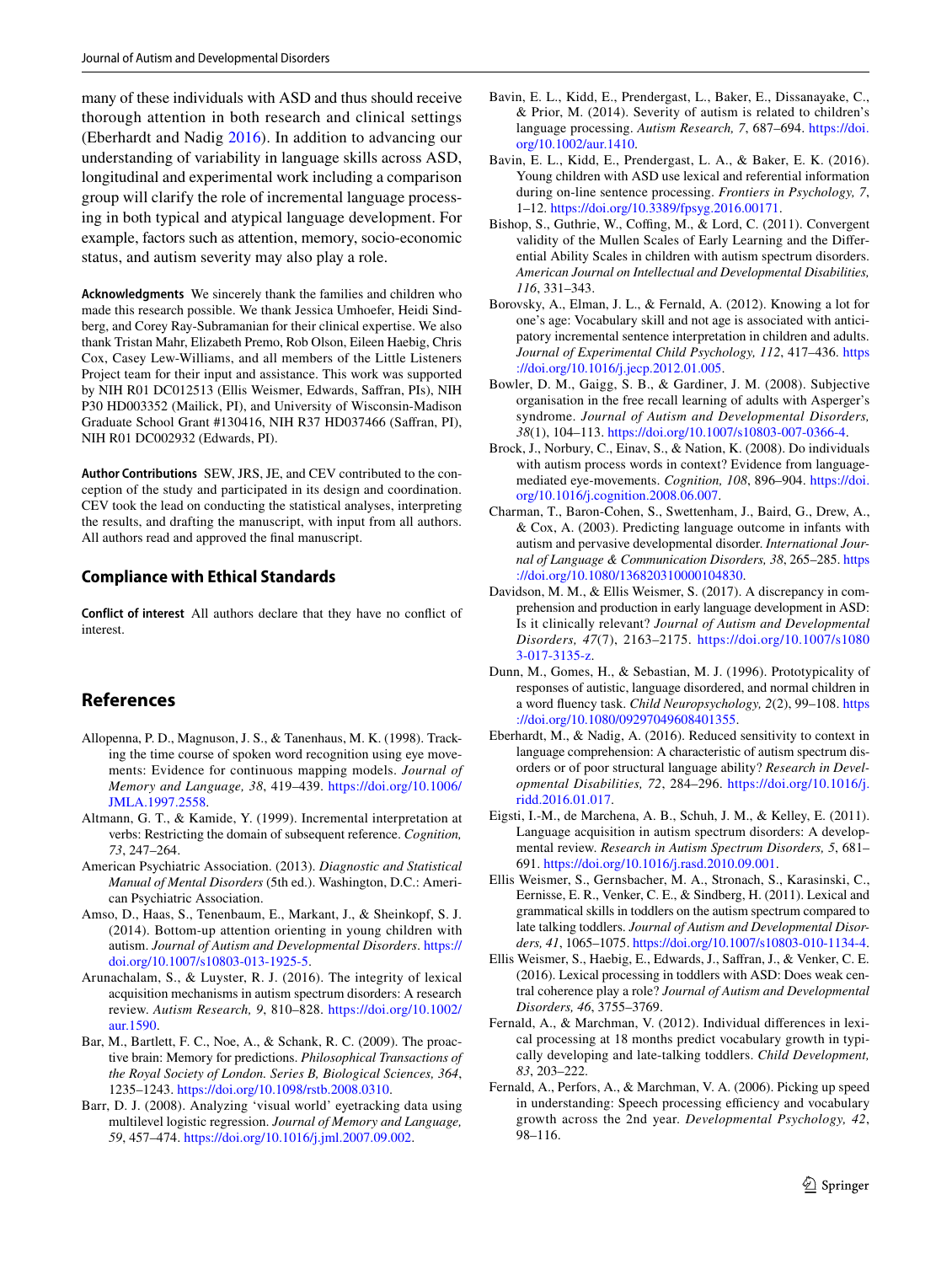- <span id="page-11-2"></span>Fernald, A., Thorpe, K., & Marchman, V. A. (2010). Blue car, red car: Developing efficiency in online interpretation of adjective– noun phrases. *Cognitive Psychology, 60*, 190–217. [https://doi.](https://doi.org/10.1016/J.COGPSYCH.2009.12.002) [org/10.1016/J.COGPSYCH.2009.12.002.](https://doi.org/10.1016/J.COGPSYCH.2009.12.002)
- <span id="page-11-9"></span>Fernald, A., Zangl, R., Portillo, A. L., & Marchman, V. A. (2008). Looking while listening: Using eye movements to monitor spoken language comprehension by infants and young children. In I. A. Sekerina, E. Fernandez & H. Clahsen (Eds.), *Developmental psycholinguistics: On-line methods in children's language processing* (pp. 97–135). Amsterdam: John Benjamins.
- <span id="page-11-25"></span>Gastgeb, H. Z., Strauss, M. S., & Minshew, N. J. (2012). Do individuals with autism process categories differently? The effect of typicality and development. *Child Development, 77*(6), 1717–1729. [https://](https://doi.org/10.1111/j.1467-8624.2006.00969.x) [doi.org/10.1111/j.1467-8624.2006.00969.x](https://doi.org/10.1111/j.1467-8624.2006.00969.x).
- <span id="page-11-30"></span>Gomot, M., & Wicker, B. (2012). A challenging, unpredictable world for people with autism spectrum disorder. *International Journal of Psychophysiology, 83*, 240–247. [https://doi.org/10.1016/j.ijpsy](https://doi.org/10.1016/j.ijpsycho.2011.09.017) [cho.2011.09.017](https://doi.org/10.1016/j.ijpsycho.2011.09.017).
- <span id="page-11-5"></span>Hahn, N., Snedeker, J., & Rabagliati, H. (2015). Rapid linguistic ambiguity resolution in young children with autism spectrum disorder: Eye tracking evidence for the limits of weak central coherence. *Autism Research, 8*, 717–726.<https://doi.org/10.1002/aur.1487>.
- <span id="page-11-20"></span>Henderson, L., Powell, A., Gareth Gaskell, M., & Norbury, C. (2014). Learning and consolidation of new spoken words in autism spectrum disorder. *Developmental Science*. [https://doi.org/10.1111/](https://doi.org/10.1111/desc.12169) [desc.12169.](https://doi.org/10.1111/desc.12169)
- <span id="page-11-12"></span>Huettig, F., & Mani, N. (2016). Is prediction necessary to understand language? Probably not. *Language, Cognition and Neuroscience, 31*, 19–31. [https://doi.org/10.1080/23273798.2015.1072223.](https://doi.org/10.1080/23273798.2015.1072223)
- <span id="page-11-10"></span>Huettig, F., Rommers, J., & Meyer, A. S. (2011). Using the visual world paradigm to study language processing: A review and critical evaluation. *Acta Psychologica, 137*(2), 151–171. [https://doi.](https://doi.org/10.1016/j.actpsy.2010.11.003) [org/10.1016/j.actpsy.2010.11.003](https://doi.org/10.1016/j.actpsy.2010.11.003).
- <span id="page-11-3"></span>Kamide, Y., Altmann, G. T. M., & Haywood, S. L. (2003). The timecourse of prediction in incremental sentence processing: Evidence from anticipatory eye movements. *Journal of Memory and Language, 49*, 133–156. [https://doi.org/10.1016/S0749](https://doi.org/10.1016/S0749-596X(03)00023-8) [-596X\(03\)00023-8.](https://doi.org/10.1016/S0749-596X(03)00023-8)
- <span id="page-11-34"></span>Kidd, E., Stewart, A. J., & Serratrice, L. (2011). Children do not overcome lexical biases where adults do: The role of the referential scene in garden-path recovery. *Journal of Child Language, 38*(1), 222–234. [https://doi.org/10.1017/S0305000909990316.](https://doi.org/10.1017/S0305000909990316)
- <span id="page-11-7"></span>Kjelgaard, M. M., & Tager-Flusberg, H. (2001). An investigation of language impairment in autism: Implications for genetic subgroups. *Language and Cognitive Processes, 16*, 287–308.
- <span id="page-11-17"></span>Kylliäinen, A., Jones, E. J. H., Gomot, M., Warreyn, P., & Falck-Ytter, T. (2014). Practical guidelines for studying young children with autism spectrum disorder in psychophysiological experiments. *Review Journal of Autism and Developmental Disorders, 1*, 373– 386.<https://doi.org/10.1007/s40489-014-0034-5>.
- <span id="page-11-1"></span>Lew-Williams, C., & Fernald, A. (2007). Young children learning Spanish make rapid use of grammatical gender in spoken word recognition. *Psychological Science, 18*, 193–198. [https://doi.org](https://doi.org/10.1111/j.1467-9280.2007.01871.x) [/10.1111/j.1467-9280.2007.01871.x.](https://doi.org/10.1111/j.1467-9280.2007.01871.x)
- <span id="page-11-22"></span>Lord, C., Rutter, M., DiLavore, P. C., Risi, S., Gotham, K., & Bishop, S. (2012). *Autism diagnostic observation schedule, second edition (ADOS-2) manual (Part 1): modules 1–4*. Torrence: Western Psychological Services.
- <span id="page-11-4"></span>Mani, N., & Huettig, F. (2012). Prediction during language processing is a piece of cake—But only for skilled producers. *Journal of Experimental Psychology: Human Perception and Performance, 38*, 843–847.
- <span id="page-11-15"></span>Marchman, V. A., & Fernald, A. (2008). Speed of word recognition and vocabulary knowledge predict cognitive and language outcomes in later childhood. *Developmental Science, 11*, F9–F116. [https://](https://doi.org/10.1111/j.1467-7687.2008.00671.x.Speed) [doi.org/10.1111/j.1467-7687.2008.00671.x.Speed.](https://doi.org/10.1111/j.1467-7687.2008.00671.x.Speed)
- <span id="page-11-26"></span>McGregor, K. K., & Bean, A. (2012). How children with autism extend new words. *Journal of Speech, Language, and Hearing Research, 55*, 70–84. [https://doi.org/10.1044/1092-4388\(2011/11-0024\)b](https://doi.org/10.1044/1092-4388(2011/11-0024)b).
- <span id="page-11-24"></span>Mirman, D. (2014). *Growth curve analysis and visualization using R*. Boca Raton, FL: CRC Press.
- <span id="page-11-23"></span>Mullen, E. M. (Ed.). (1995). *Mullen scales of early learning manual*. Minneapolis, MN: AGE Edition.
- <span id="page-11-13"></span>Naigles, L. R., Kelty, E., Jaffery, R., & Fein, D. (2011). Abstractness and continuity in the syntactic development of young children with autism. *Autism Research, 4*, 422–437. [https://doi.](https://doi.org/10.1002/aur.223) [org/10.1002/aur.223.](https://doi.org/10.1002/aur.223)
- <span id="page-11-27"></span>Naigles, L. R., & Tek, S. (2017). 'Form is easy, meaning is hard' revisited: (Re)characterizing the strengths and weaknesses of language in children with autism spectrum disorder. *Wiley Interdisciplinary Reviews: Cognitive Science*. <https://doi.org/10.1002/wcs.1438>.
- <span id="page-11-29"></span>Norbury, C. F. (2005). Barking up the wrong tree? Lexical ambiguity resolution in children with language impairments and autistic spectrum disorders. *Journal of Experimental Child Psychology, 90*, 142–171.<https://doi.org/10.1016/j.jecp.2004.11.003>.
- <span id="page-11-18"></span>Norbury, C. F. (2016). Eye-tracking as a window on language processing in ASD. In L. Naigles (Ed.), *Innovative Investigations of Language in Autism Spectrum Disorder* (pp. 13–34). [https://doi.](https://doi.org/10.1515/9783110409871-002) [org/10.1515/9783110409871-002.](https://doi.org/10.1515/9783110409871-002)
- <span id="page-11-31"></span>Pellicano, E., & Burr, D. (2012). When the world becomes "too real": A Bayesian explanation of autistic perception. *Trends in Cognitive Sciences, 16*, 504–510.<https://doi.org/10.1016/j.tics.2012.08.009>.
- <span id="page-11-28"></span>Potrzeba, E. R., Fein, D., & Naigles, L. (2015). Investigating the shape bias in typically developing children and children with autism spectrum disorders. *Frontiers in Psychology, 6*, 1–12. [https://doi.](https://doi.org/10.3389/fpsyg.2015.00446) [org/10.3389/fpsyg.2015.00446](https://doi.org/10.3389/fpsyg.2015.00446).
- <span id="page-11-21"></span>Rutter, M., LeCouteur, A., & Lord, C. (2003). *Autism Diagnostic Interview-Revised*. Los Angeles: Western Psychological Service.
- <span id="page-11-19"></span>Sasson, N. J., & Elison, J. T. (2012). Eye tracking young children with autism. *Journal of Visualized Experiments: JoVE, 61*, 1–5. [https](https://doi.org/10.3791/3675) [://doi.org/10.3791/3675.](https://doi.org/10.3791/3675)
- <span id="page-11-33"></span>Sinha, P., Kjelgaard, M. M., Gandhi, T. K., Tsourides, K., Cardinaux, A. L., Pantazis, D., et al. (2014). Autism as a disorder of prediction. *Proceedings of the National Academy of Sciences, 111*, 15220–15225. [https://doi.org/10.1073/pnas.1416797111.](https://doi.org/10.1073/pnas.1416797111)
- <span id="page-11-0"></span>Swingley, D., Pinto, J. P., & Fernald, A. (1999). Continuous processing in word recognition at 24 months. *Cognition, 71*(2), 73–108. [https](https://doi.org/10.1016/S0010-0277(99)00021-9) [://doi.org/10.1016/S0010-0277\(99\)00021-9.](https://doi.org/10.1016/S0010-0277(99)00021-9)
- <span id="page-11-16"></span>Tager-Flusberg, H., & Kasari, C. (2013). Minimally verbal school-aged children with autism spectrum disorder: The neglected end of the spectrum. *Autism Research, 6*, 1–11. [https://doi.org/10.1002/](https://doi.org/10.1002/aur.1329) [aur.1329](https://doi.org/10.1002/aur.1329).
- <span id="page-11-8"></span>Tager-Flusberg, H., Paul, R., & Lord, C. (2005). Language and communication in autism. In F. R. Volkmar, R. Paul, A. Klin & D. Cohen (Eds.), *Handbook of autism and pervasive developmental disorders* (3rd ed., pp. 335–364). Hoboken: Wiley.
- <span id="page-11-11"></span>Tanenhaus, M. K., Magnuson, J. S., Dahan, D., & Chambers, C. (2000). Eye movements and lexical access in spoken-language comprehension: Evaluating a linking hypothesis between fixations and linguistic processing. *Journal of Psycholinguistic Research, 29*, 557–580. [https://doi.org/10.1023/A:1026464108329.](https://doi.org/10.1023/A:1026464108329)
- <span id="page-11-6"></span>Tek, S., Jaffery, G., Fein, D., & Naigles, L. R. (2008). Do children with autism spectrum disorders show a shape bias in word learning? *Autism Research, 1*, 208–222.<https://doi.org/10.1002/aur.38.Do>.
- <span id="page-11-14"></span>Tovar, A. T., Fein, D., & Naigles, L. R. (2014). Grammatical aspect is a strength in the language comprehension of young children with autism. *Journal of Speech, Language, and Hearing Research, 58*, 301–310.
- <span id="page-11-32"></span>Van de Cruys, S., Evers, K., Van der Hallen, R., Van Eylen, L., Boets, B., De-Wit, L., & Wagemans, J. (2014). Precise minds in uncertain worlds: Predictive coding in autism. *Psychological Review, 121*, 649–675. [https://doi.org/10.1037/a0037665.](https://doi.org/10.1037/a0037665)